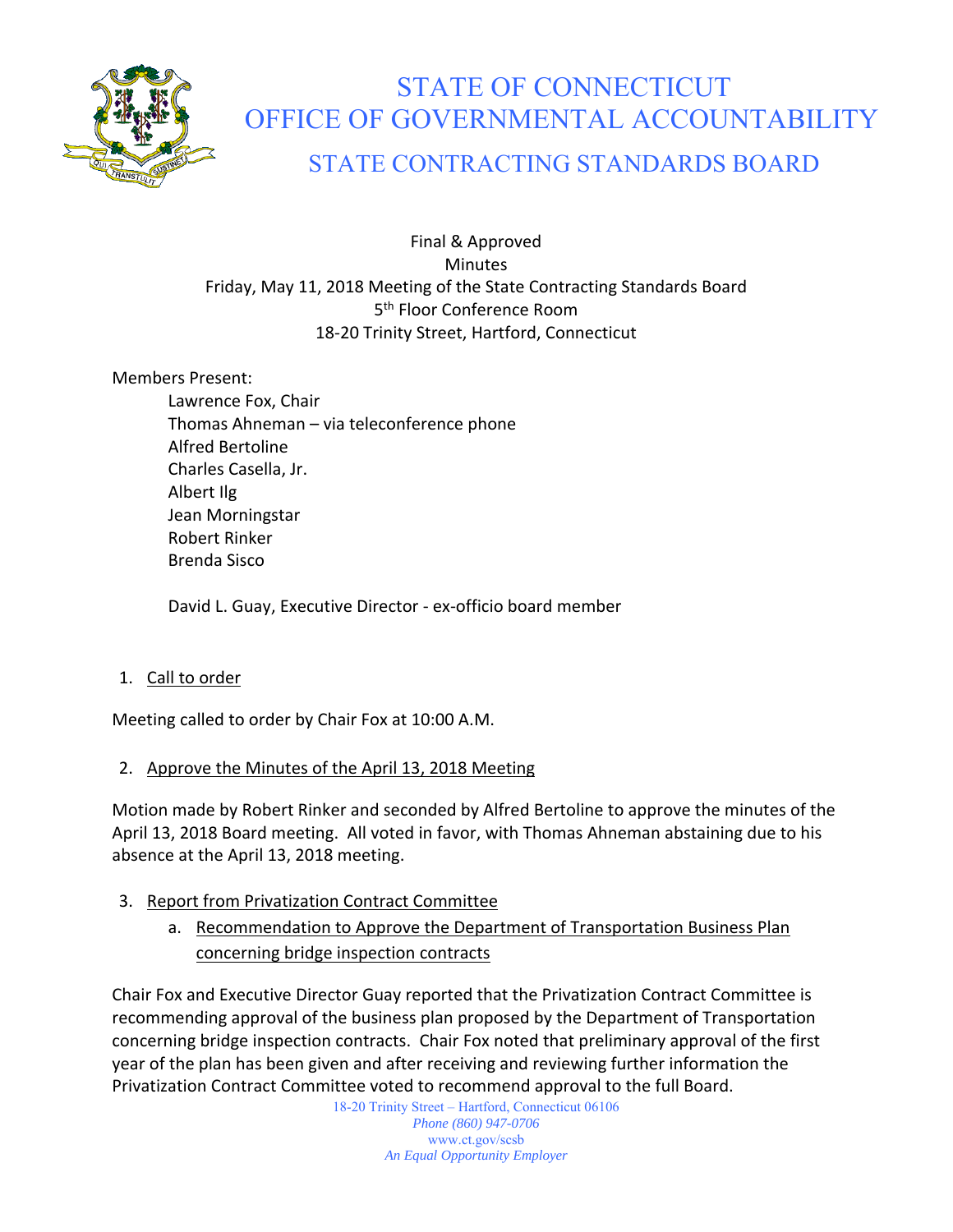Chair Fox requested a motion to begin discussion. Robert Rinker motioned to accept the recommendation of the Privatization Contract Committee to approve the business case provided by the Department of Transportation for bridge inspection contracts. Alfred Bertoline seconded.

Executive Director Guay pointed to the material provided in the meeting packet, which provides the detail of the plan. 49 State employees are needed to implement the plan of having State employees performing non‐complex bridge inspections. The Department of Transportation estimated annual savings by performing non‐complex bridge inspections with State employees is estimated at \$2,361,662.24.

Following discussion Chair Fox called for a vote.

Voting in favor:

Lawrence Fox Alfred Bertoline Charles Casella, Jr. Albert Ilg Jean Morningstar Robert Rinker Brenda Sisco

Voting against:

Thomas Ahneman

No abstentions. The motion passed, the Department of Transportation bridge inspection business plan is approved.

b. Recommendation to modify Privatization Contract Committee process for the receipt of Privatization Requests.

Executive Director Guay introduced this item, which comes out of a discussion on the Privatization Contract Committee process draft reviewed at the last Privatization Contract Committee. Executive Director Guay suggested a change in the process to allow staff to forward a Privatization review request directly to the Privatization Contract Committee.

Motion made by Robert Rinker and seconded by Alfred Bertoline to change the process for receipt of Privatization review requests from having the full Board at a properly called meeting refer the matter to the Privatization Contract Committee to having staff after review refer directly to the Privatization Contract Committee. All voted in favor.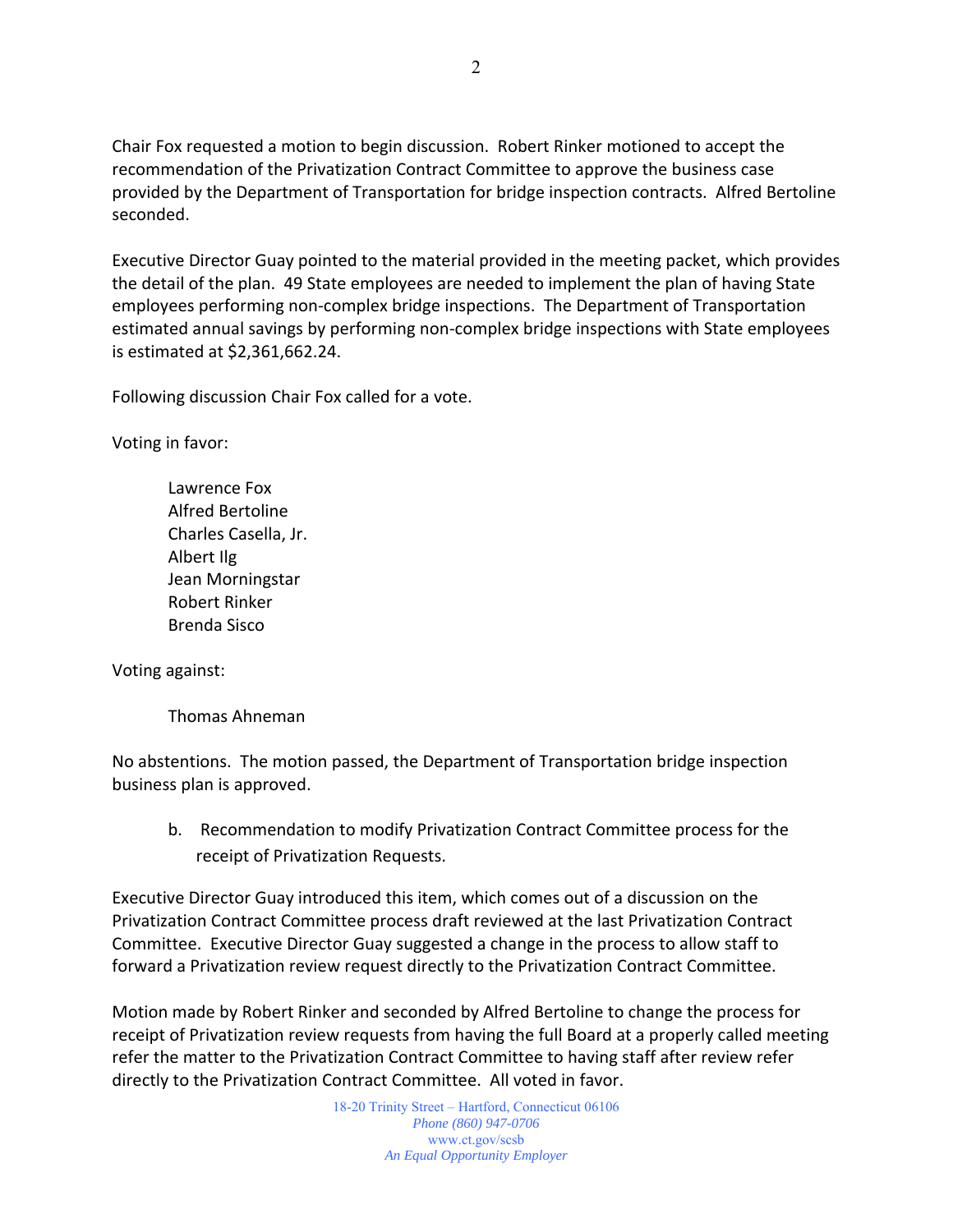# 4. Report of the Contested Solicitations and Awards Subcommittee

Subcommittee Chair Robert Rinker reported that the subcommittee has no matters before it.

# 5. Work Group Reports

#### a. Report from Data Analysis Work Group

Chair Alfred Bertoline reported that the Data Analysis Work Group is in a holding pattern at this time. On the Work Group's agenda is setting up a meeting with Secretary Barnes of the Office of Policy and Management and the Chief Procurement Officer of the State of New York. Data Analysis Work Group member Albert Ilg reported that the Work Group members have also focused on knowledge transfer and the training of State employees by contractors and consultants, so the State employee can take over for the contractor or consultant. Charles Casella noted that the prime area ripe for knowledge transfer is the Information Technology area, especially as it relates to the purchase and use of proprietary software.

# b. Report from Audit Work Group

Chair Thomas Ahneman reported that the work Group had interviewed most of the twelve in the audit group. Compliance reports will be forthcoming. All twelve have returned the audit questionnaire. Chair Ahneman reported that one of the things the Audit Work Group is finding, is that many agencies have procurement that is unique to that agency. Further there appears to be unique understanding and interpretation of the Statutes and Regulations concerning procurement by an agency. Common threads being uncovered include; procurement definitions, training, responsibility issues, broad use and broad non‐use of cost effectiveness evaluations. Chair Ahneman informed the Board that the Audit Work Group would be putting together their compliance reports and elevating those to the Board for action.

Chair Ahneman urged the Board to create a glossary of procurement terms used by all, because the Audit Work Group has found a great deal of misunderstanding.

Board Chair Fox asked Mr. Ahneman when the Board would receive the compliance reports. Mr. Ahneman believed they would be ready for the July meeting of the Board.